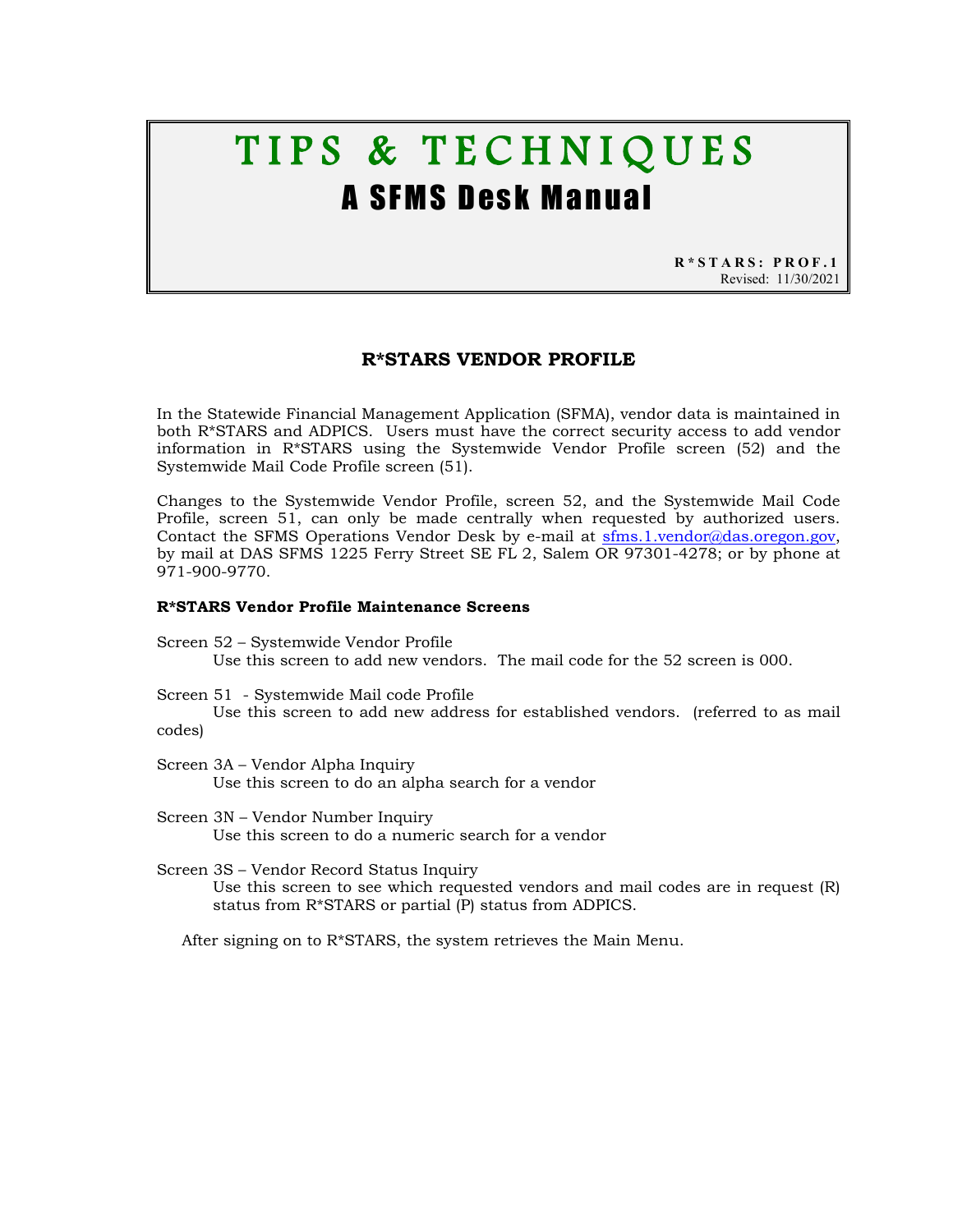```
S000 VER 2.0 STATE OF OREGON 
LINK TO:
PROD 
             (2) CAM COST ACCOUNTING MENU<br>
(3) DT DOCUMENT TRACKING ME
             (3) DT DOCUMENT TRACKING MENU<br>(4) FIN FINANCIAL DATA ENTRY M
             (4) FIN FINANCIAL DATA ENTRY MENU<br>(5) PR PROFILE MAINTENANCE MENU
             (5) PR PROFILE MAINTENANCE MENU<br>(6) PAY PAYMENT PROCESSING MENU
             (6) PAY PAYMENT PROCESSING MENU<br>(7) RFM REPORTING/INOUIRY MENU
             (7) RFM REPORTING/INQUIRY_MENU<br>(8) SYS SYSTEM_CONTROL_MENU
                                   SYSTEM CONTROL MENU
 F1-HELP F9-INTERRUPT CLEAR-EXIT
```
- You may either follow the menu options below by pressing the listed function key or typing in the screen code, or you can move the cursor to the LINK TO field and type in "3a" to access the Vendor Alpha Inquire screen
	- From the main menu
	- F5 or PR
	- F8 or VEN
	- F2 or 3a for Vendor Alpha Inquiry Screen or
		- F10 or 52 for Systemwide Vendor Profile (for adding new vendors) or
		- F11 or 51 for Systemwide Mail Code Profile (for adding new addresses)

## **Note:**

You cannot LINK out of the 3A screen. For this reason it may be easier to go directly to the 52 Systemwide Vendor Profile or 51 Systemwide Mail Code Profile screen. You can then use the INTERRUPT (F9) option to access the 3A screen. This is referred to as 'interrupting to' a new screen.

To use the interrupt option

- Go to the LINK TO field
- Type in the screen you would like to access
- Press F9

This will open the screen requested. When you have completed your search, press F9 again to return you to the screen that you interrupted from.

Hereafter, screen numbers will be used to designate navigation through R\*STARS.

## **To Add a New Vendor:**

Always do an alpha search before you add a new vendor. If the vendor you are searching for is already on file, you must determine which vendor number is currently correct. Check both the vendor name and the Address fields on the 3A screen.

New vendor information is added on screen 52.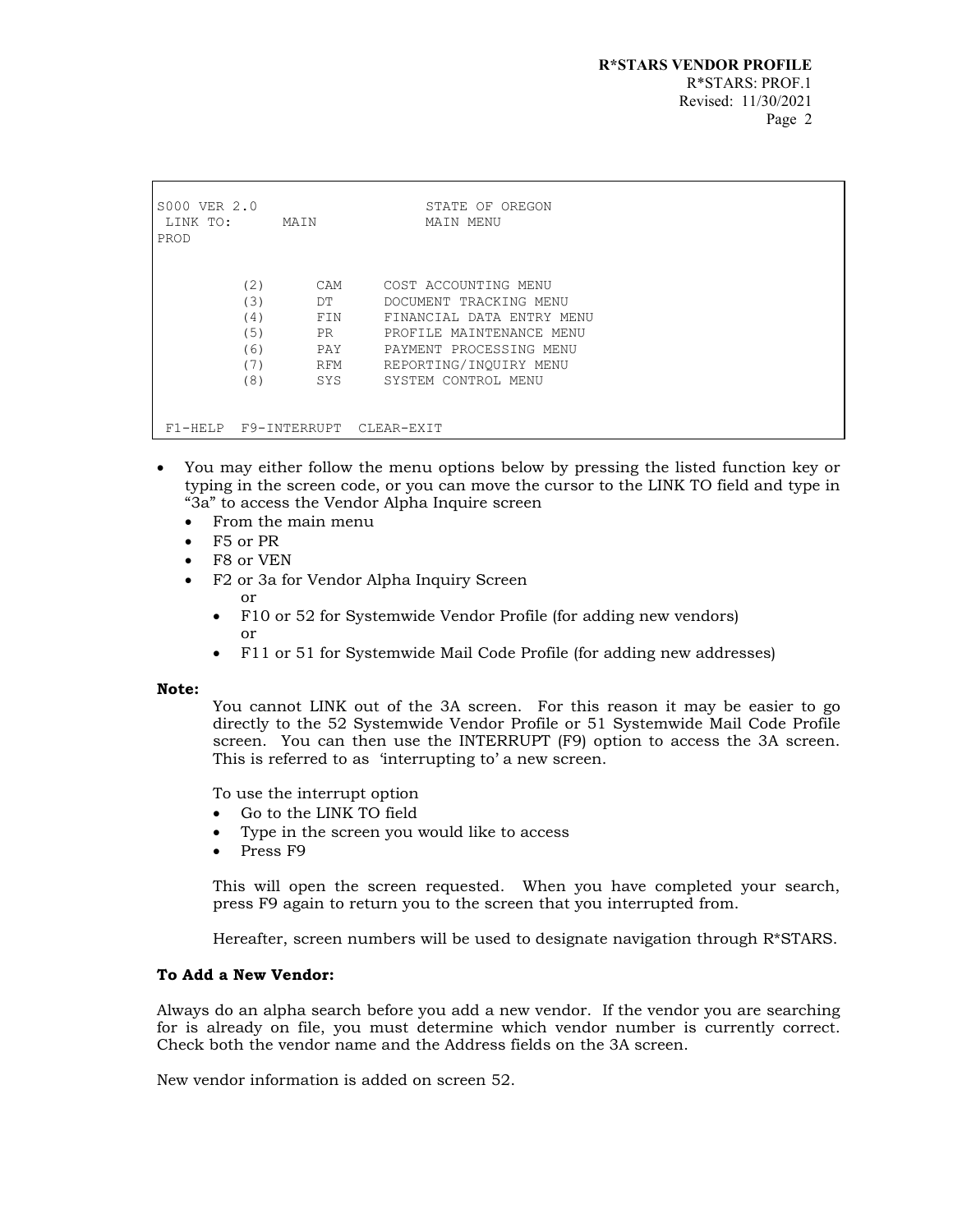## **To search for a vendor:**

Go to screen 52 Interrupt to screen 3A or Go directly to screen 3A

| S03A VER 2.0<br>SELECT VENDORS FROM:<br>SEARCH NAME: | STATE OF OREGON<br>VENDOR ALPHA INOUIRY<br>(S=SYSTEMWIDE, A=AGENCY)<br>AGY: | 07/1/04 10:38 AM<br>PROD<br>VENDOR TYPE: |
|------------------------------------------------------|-----------------------------------------------------------------------------|------------------------------------------|
| S VENDOR NO / MC SC                                  | VENDOR NAME                                                                 | <b>ADDRESS</b>                           |
|                                                      |                                                                             |                                          |
|                                                      | F1-HELP F7-PRIOR PAGE F8-NEXT PAGE F9-INTERRUPT ENTER-INOUIRE               | CLEAR-EXIT                               |

- Type "**S**" for systemwide in the SELECT VENDORS FROM field.
- Type at least the first three letters of the vendor's name in the SEARCH NAME field. You must type in at least 2 alpha characters in the first 3 spaces (see Help screen (F1) keyword DKD for valid search criteria).
	- For proper names, perform the search on the first 3-5 characters of the last name. Look in both the vendor name and vendor address fields. An individual may already be on file with a business name
	- For organizations, perform the search on the first 3-5 characters of the business name
	- A search cannot be performed if there is more than one space in the first 3 characters (i.e. C J Hansen needs to be CJ Hansen)
- For this example, type "ACC" to search for Accounting Analysts. Press <Enter>.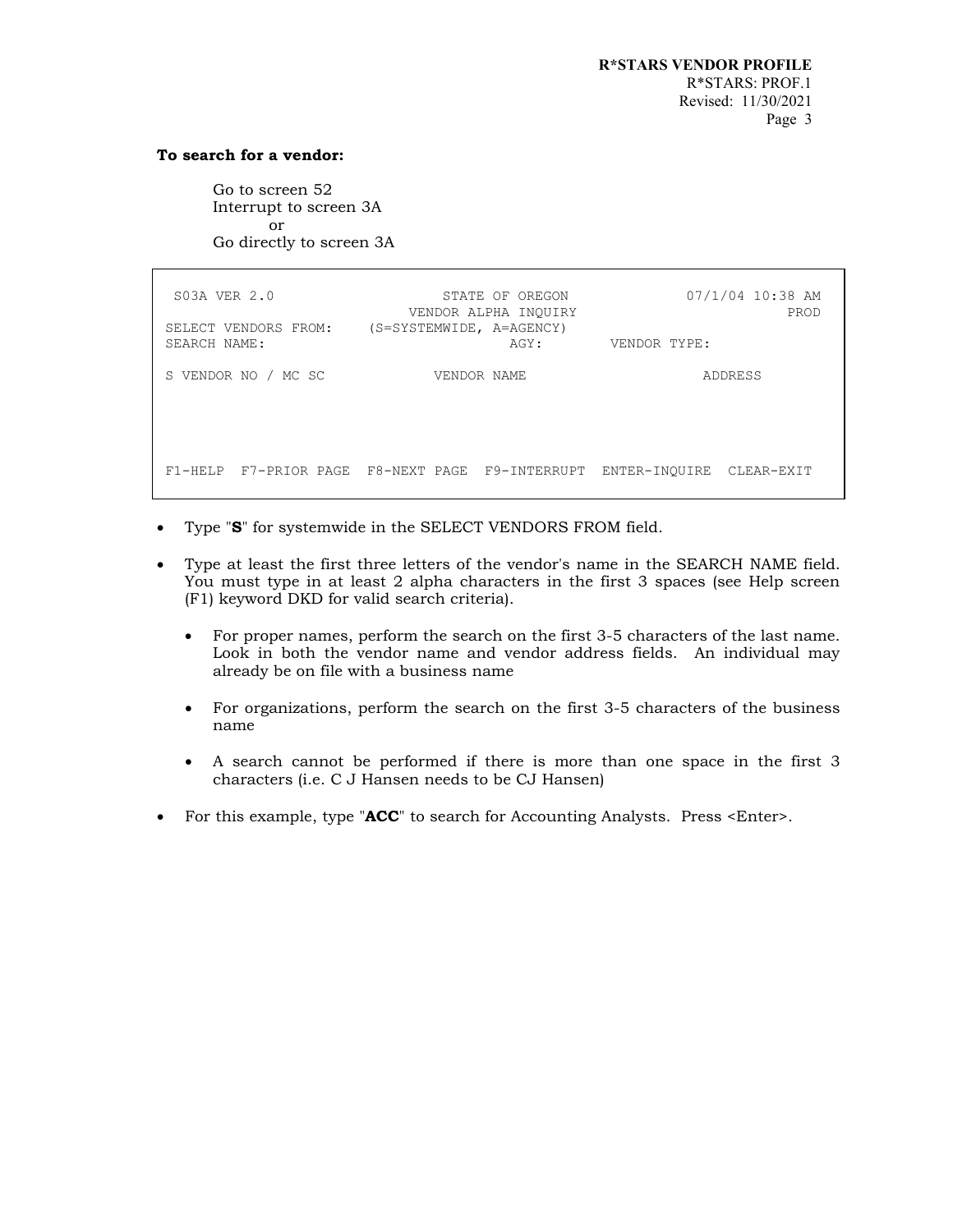| S03A VER 2.0<br>STATE OF OREGON<br>VENDOR ALPHA INQUIRY                  | $07/1/04$ 10:39 AM<br>PROD |
|--------------------------------------------------------------------------|----------------------------|
| SELECT VENDORS FROM: S (S=SYSTEMWIDE, A=AGENCY)                          |                            |
| AGY: VENDOR TYPE:<br>SEARCH NAME: ACC                                    |                            |
|                                                                          |                            |
| S VENDOR NO / MC SC WENDOR NAME                                          | ADDRESS                    |
| 1562137232 002 A A R E A                                                 | PO BOX 612                 |
|                                                                          |                            |
| 1930935258 000 A A-C-C-O AIR CONDITIONING & HEATING 123 NE GREENWOOD     |                            |
| 1954538015 001 I ABACUS DIAGNOSTICS                                      | PO BOX 7577<br>ACCOUNTS-AR |
|                                                                          | 6520 PLATT AVENUE #2       |
| 1954057298 001 A ACCELERATED BUSINESS CREDIT CORP PO BOX 4615            |                            |
|                                                                          |                            |
| 1954057298 500 A ACCELERATED BUSINESS CREDIT CORP MILITARY PUBLISHERS    |                            |
|                                                                          | PO BOX 4615                |
| 1954673731 000 I ACCELERATED BUSINESS CREDIT CORP MILITARY PUBLISHERS    |                            |
|                                                                          | PO 4615                    |
| 1351308353 000 A ACCELERATED DEVELOPMENT INC 3808 W KILGORE AVE          |                            |
|                                                                          |                            |
|                                                                          |                            |
| Z06 RECORD SUCCESSFULLY RECALLED                                         |                            |
| F1-HELP F7-PRIOR PAGE F8-NEXT PAGE F9-INTERRUPT ENTER-INOUIRE CLEAR-EXIT |                            |

- The system retrieves the first 7 vendors that match your search criteria. Press F8- NEXT PAGE or page down to scroll forward. Press F7-PRIOR PAGE or page up to scroll backward.
- The vendor name 'Accounting Analysts' is not on the Statewide Vendor Table. To make a payment to this vendor, it must be added to the Statewide Vendor Table.
	- If the vendor is listed but has a different vendor number you will need to call the vendor to verify which tax identification number is correct and determine what action needs to be taken with the other vendor number. If the vendor has had a tax identification number change, type 'REPLACES 123456789' in the vendor contact field to alert the central Vendor Desk. **Do not add a duplicate vendor.**
- Press F9 to link back to the 52 screen Or
- Press <Clear> to access the Vendor Menu and follow the menu options to access the 52 Systemwide Vendor Profile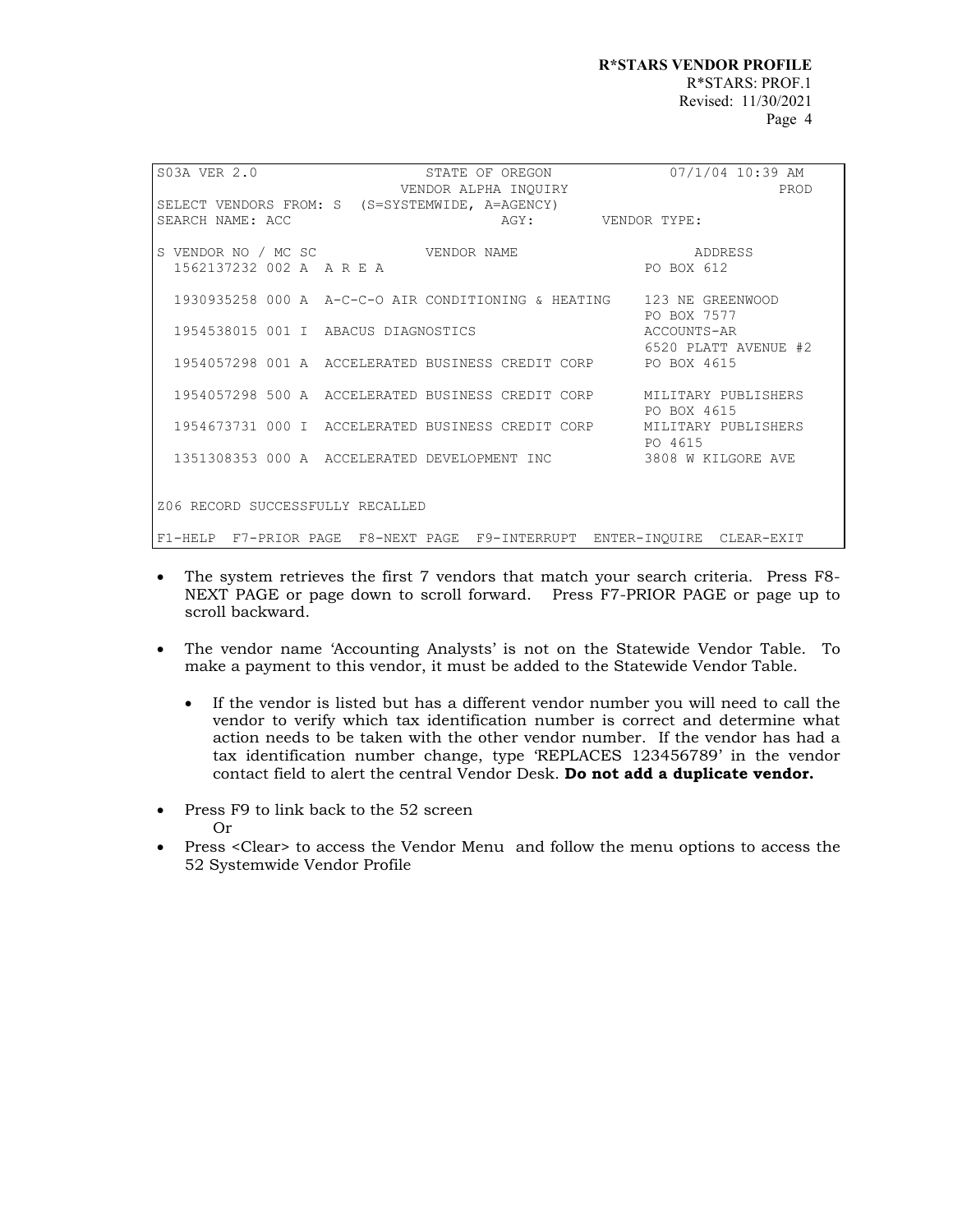| S052 VER 2.0<br>LINK TO:<br>VENDOR NO:<br>VENDOR NAME:                                                              | STATE OF OREGON<br>SYSTEMWIDE VENDOR PROFILE | 07/1/04 10:40 AM<br>PROD<br>NAME CONTROL: UPDATE MAIL CODE: Y                |
|---------------------------------------------------------------------------------------------------------------------|----------------------------------------------|------------------------------------------------------------------------------|
| SEARCH NAMES:                                                                                                       |                                              |                                                                              |
| ALT VENDOR/FID: 1099 IND: FEI/SSN IND: REASON CODE:<br>VENDOR TYPE: OWNRSHP CD: 2ND TIN NTC: VN STATUS:<br>ADDRESS: |                                              |                                                                              |
| CITY:                                                                                                               | ST: ZIP: CNTRY:                              |                                                                              |
| VENDOR CONTACT:                                                                                                     |                                              | TAX OFFSET EXMPT: N                                                          |
| TELEPHONE:                                                                                                          | $EXT:$ $FAX:$                                | HOLD RSN:                                                                    |
| PDT: MA EMAIL:                                                                                                      |                                              | PNI: Y                                                                       |
| AGY: CONTACT:                                                                                                       |                                              | PHONE:                                                                       |
|                                                                                                                     |                                              | DIR DEP DATE:                                                                |
| W9 REQUEST DATE: BU/WH EFF DATE:                                                                                    |                                              | STATUS CODE: R                                                               |
| EFF START DATE: 10212002 EFF END DATE:                                                                              |                                              | LAST PROC DATE:                                                              |
|                                                                                                                     |                                              | F1-HELP F3-DEL F5-NXT F6-51 F9-INT F10-SAVE F11-SAVE/CLR ENTER-INO CLEAR-EXT |

- The 52 screen must contain the legal name and address for the vendor. If the vendor is a sole proprietor or has a DBA (doing business as), the owner's name must be entered as the vendor name. The tax identification number used must correspond with the vendor name. The business or DBA name can be reflected in the address field.
- On the Systemwide Vendor Profile screen (52), enter the following information:

| VENDOR NO:          | Type a "1" followed by the vendor's FEIN/SSN. Note that state<br>employees may have two vendor numbers. The first vendor<br>number can be entered by typing in a 1 followed by the employees<br>9 digit Social Security Number. The second vendor number can be<br>entered by typing a 1 followed by the employees ID number. ID<br>numbers are assigned by PPDB to all employees. Employee ID<br>Numbers start with a 10R followed by 7 digits. Employees are<br>required to give their ID upon request. An employee or the<br>employees' supervisor can provide the employee ID number. |
|---------------------|-------------------------------------------------------------------------------------------------------------------------------------------------------------------------------------------------------------------------------------------------------------------------------------------------------------------------------------------------------------------------------------------------------------------------------------------------------------------------------------------------------------------------------------------------------------------------------------------|
| NAME CONTROL:       | Type in the first 4 characters of the business name or the first 4<br>characters of the payee's last name. Do not leave spaces. An<br>ampersand $(\&)$ and a dash $(\cdot)$ are the only special characters<br>allowed<br>When two last names are listed, derive the name control from the<br>first last name.<br>If the vendor name is not unique, include a middle name or initial if                                                                                                                                                                                                   |
| UPDATE MAIL CODE:   | possible.                                                                                                                                                                                                                                                                                                                                                                                                                                                                                                                                                                                 |
|                     | Defaults to "Y"                                                                                                                                                                                                                                                                                                                                                                                                                                                                                                                                                                           |
| <b>VENDOR NAME:</b> | Type the vendor's name in this field (first name first).                                                                                                                                                                                                                                                                                                                                                                                                                                                                                                                                  |
| <b>SEARCH NAME:</b> | If the vendor is a business, type the first 5 characters of the<br>business name, space, and the zip code in the $2nd$ search field (the                                                                                                                                                                                                                                                                                                                                                                                                                                                  |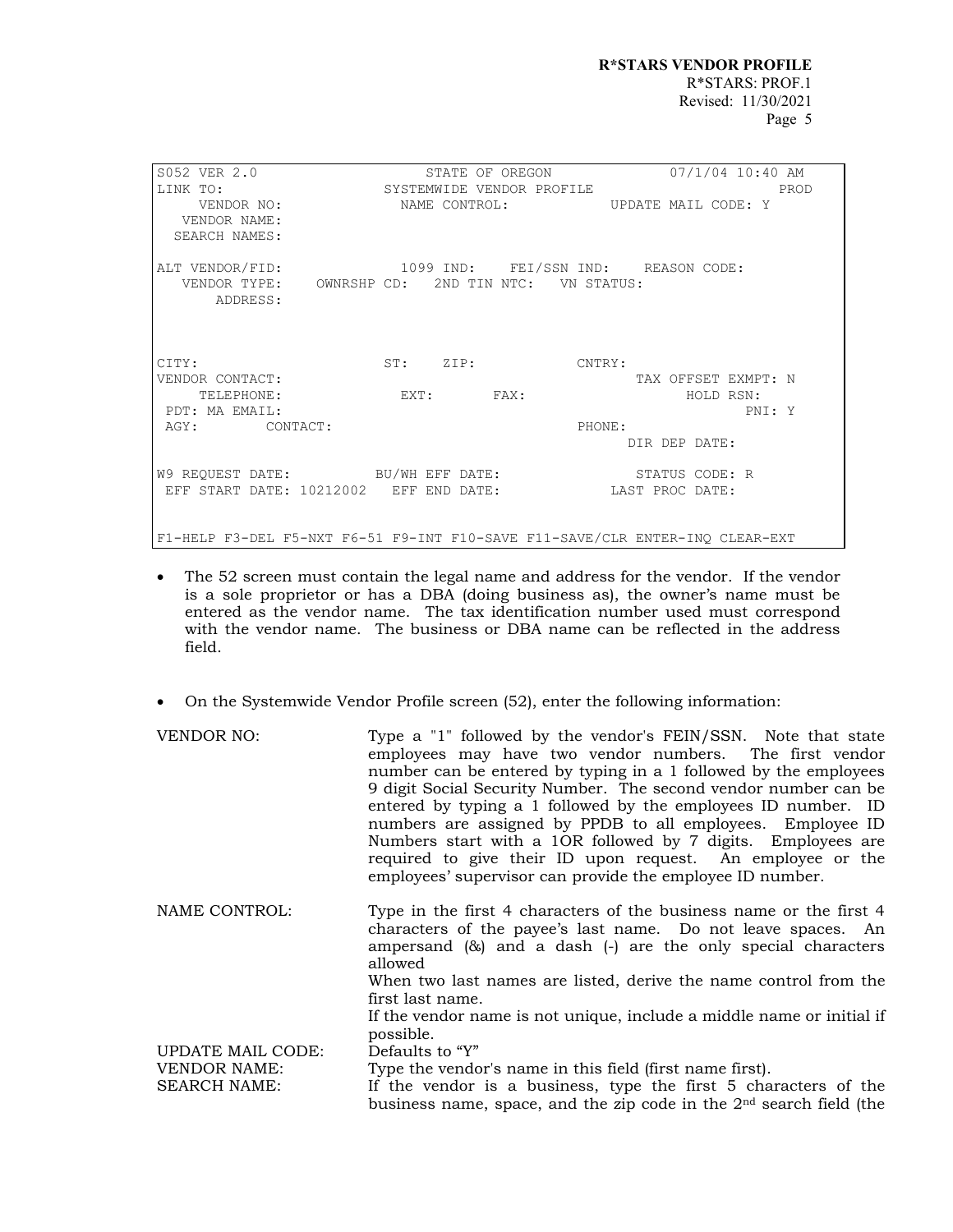R\*STARS: PROF.1 Revised: 11/30/2021 Page 6

zip code will always start in space 7)

|                             | If the vendor is a person's name, type the last name, first name,<br>and middle initial in the 4 <sup>th</sup> search field. There must be a comma<br>before and after the first name only. No spaces and no other<br>punctuation is allowed. Do not include Jr., Sr., Dr., etc. Maximum<br>characters allowed are:<br>Last Name $= 1-13$ characters<br>First Name $= 1-10$ characters<br>Middle Name $= 1-7$ characters |
|-----------------------------|--------------------------------------------------------------------------------------------------------------------------------------------------------------------------------------------------------------------------------------------------------------------------------------------------------------------------------------------------------------------------------------------------------------------------|
| 1099 IND:                   | Type "Y" for yes for all vendors except state employees. If the<br>vendor is a state employee, type "N" if on the 1OR number,<br>otherwise Type "Y".                                                                                                                                                                                                                                                                     |
| FEI/SSN IND:                | Type "F" if you are using the Federal Employer Identification<br>Number or "S" if you are using the Social Security Number. Type<br>"O" for employee ID#.                                                                                                                                                                                                                                                                |
|                             | If the vendor number is a SSN, then you must use the                                                                                                                                                                                                                                                                                                                                                                     |
|                             | individual's name as the vendor name                                                                                                                                                                                                                                                                                                                                                                                     |
| <b>REASON CODE:</b>         | Type "ADD"                                                                                                                                                                                                                                                                                                                                                                                                               |
| <b>VENDOR TYPE:</b>         | Type "8" for all vendors except state employees. If the vendor is an                                                                                                                                                                                                                                                                                                                                                     |
|                             | employee, type "1" for "1OR" only.                                                                                                                                                                                                                                                                                                                                                                                       |
| <b>VENDOR STATUS:</b>       | Leave blank                                                                                                                                                                                                                                                                                                                                                                                                              |
| 2 <sup>nd</sup> TIN NOTICE: | Leave blank                                                                                                                                                                                                                                                                                                                                                                                                              |
| ADDRESS, CITY, ST, ZIP:     | Enter the Vendor's address, city state and zip code                                                                                                                                                                                                                                                                                                                                                                      |
|                             | If necessary use $\%$ , do not use c/o                                                                                                                                                                                                                                                                                                                                                                                   |
|                             | If the payee has a street address and a PO Box, always enter the<br>PO Box as the last line of the address                                                                                                                                                                                                                                                                                                               |
|                             | Always use standard abbreviations. See below for US Post Office                                                                                                                                                                                                                                                                                                                                                          |
|                             | standard abbreviations.                                                                                                                                                                                                                                                                                                                                                                                                  |
|                             | Do not enter zeros in the zip extension field.                                                                                                                                                                                                                                                                                                                                                                           |
| <b>COUNTRY:</b>             | Leave blank unless the vendor originates in a foreign country                                                                                                                                                                                                                                                                                                                                                            |
| <b>HOLD REASON CODE:</b>    | Leave blank                                                                                                                                                                                                                                                                                                                                                                                                              |
| <b>VENDOR CONTACT:</b>      | Optional field                                                                                                                                                                                                                                                                                                                                                                                                           |
| <b>OWNERSHIP CODE:</b>      | Type "I" for all vendors except state employees. If the vendor is an                                                                                                                                                                                                                                                                                                                                                     |
|                             | employee type "E" for "1OR" only.                                                                                                                                                                                                                                                                                                                                                                                        |
| TELEPHONE:                  | Enter the vendor's telephone and facsimile numbers if available                                                                                                                                                                                                                                                                                                                                                          |
| TAX OFFSET EXEMPT:          | Defaults to "N" for no.                                                                                                                                                                                                                                                                                                                                                                                                  |
| AGY:                        | Type your agency number.                                                                                                                                                                                                                                                                                                                                                                                                 |
| CONTACT:                    | Type the name of the person to contact at your agency.                                                                                                                                                                                                                                                                                                                                                                   |
| PHONE:                      | Type the phone number of the agency contact.                                                                                                                                                                                                                                                                                                                                                                             |
| PAYMENT DIST TYPE:          | Defaults to "MA".                                                                                                                                                                                                                                                                                                                                                                                                        |
| <b>STATUS CODE:</b>         | Defaults to "R".                                                                                                                                                                                                                                                                                                                                                                                                         |
|                             |                                                                                                                                                                                                                                                                                                                                                                                                                          |

**Note**-for board members, commissioners, and legislators, the 52 screen must contain the agency address and a note in the vendor contact field indicating that they are a board or commission member or a legislator. Use mail code 001 for home address.

• Press F10-SAVE to save the new record.

This vendor is now in request status. All vendors and mail codes in request status can be viewed on the Vendor Record Status Inquiry screen, 3S.

If you are adding a new vendor number for an existing vendor, the new request will not be activated. If a vendor has had a FEIN change, type 'REPLACES 123456789' in the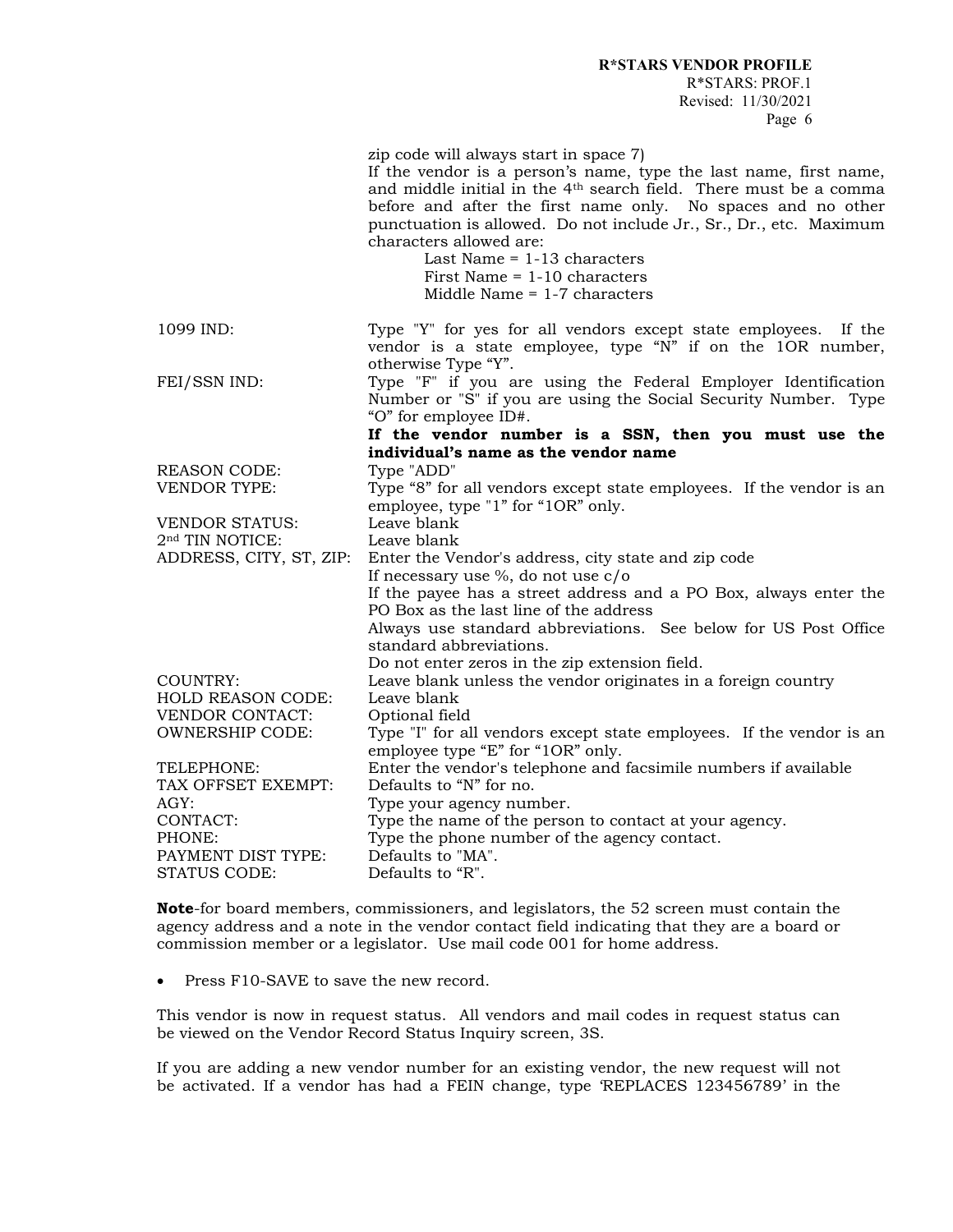vendor contact field to alert the central Vendor Desk. The central Vendor Desk will make all the coding adjustments to both the old and new vendor numbers.

All new vendors and new mail codes will be activated centrally. All change requests will be processed centrally. Requests completed and received by 9:00 am will be activated before 12:00 pm that business day. Requests completed and received before 2:00 pm will be processed by 5:00 pm. Requests completed and received after 2:00 will be processed the next business day by 12:00 pm.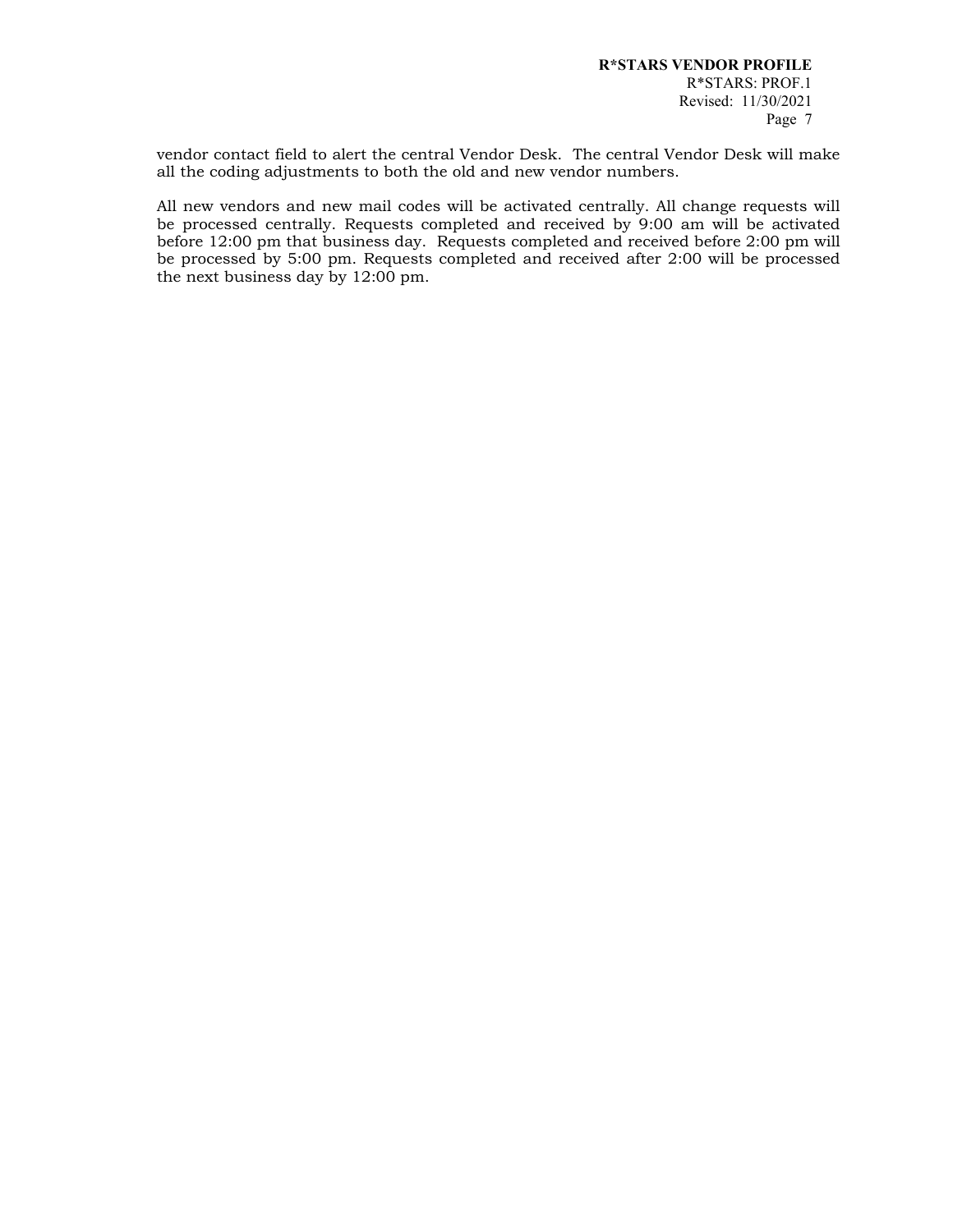**R\*STARS VENDOR PROFILE** R\*STARS: PROF.1 Revised: 11/30/2021

#### **Procedures for Adding a New Mail Code:**

- Always do an alpha or numeric search to determine if the address you require is already on file.
- Do not add duplicate addresses. If there is a change of address, send a change request to the SFMS Operations Vendor Desk, do not add a new mail code.

New address mail codes are added on screen 51.

Go to screen 51 Interrupt to screen 3A Or Go directly to screen 3A

| S03A VER 2.0        | STATE OF OREGON                                                          | 07/1/04 10:41 AM |
|---------------------|--------------------------------------------------------------------------|------------------|
|                     | VENDOR ALPHA INOUIRY                                                     | PROD             |
|                     | SELECT VENDORS FROM: S (S=SYSTEMWIDE, A=AGENCY)                          |                  |
| SEARCH NAME: abb    | AGY:                                                                     | VENDOR TYPE:     |
|                     |                                                                          |                  |
| S VENDOR NO / MC SC | VENDOR NAME                                                              | ADDRESS          |
|                     |                                                                          |                  |
|                     |                                                                          |                  |
|                     | F1-HELP F7-PRIOR PAGE F8-NEXT PAGE F9-INTERRUPT ENTER-INOUIRE CLEAR-EXIT |                  |

- Type "**S**" for systemwide in the SELECT VENDORS FROM field.
- Type at least the first letters of the vendor's name in the SEARCH NAME field. For this example, type "**ABB**".
- Press <Enter>.

| S03A VER 2.0 STATE OF OREGON 07/1/04 10:42 AM<br>VENDOR ALPHA INOUIRY                        | PROD                 |
|----------------------------------------------------------------------------------------------|----------------------|
| SELECT VENDORS FROM: S (S=SYSTEMWIDE, A=AGENCY)                                              |                      |
| AGY: VENDOR TYPE:<br>SEARCH NAME: ABB                                                        |                      |
|                                                                                              |                      |
|                                                                                              |                      |
| S VENDOR NO / MC SC WENDOR NAME<br>1930924501 000 I A ABBA PEST ELIMINATORS INC PO BOX 13171 |                      |
|                                                                                              |                      |
| 1363100018 000 I ABB POWER T&D CO INC 201 HICKMAN DRIVE                                      |                      |
|                                                                                              |                      |
| 1931003456 000 A ABBAS AUTOMOTIVE INC THE REPORT OF BOX 321                                  |                      |
|                                                                                              |                      |
| 1557550371 001 A ABBEY CARPET CARE                                                           | 2855 FOXHAVEN DR SE  |
|                                                                                              |                      |
| 1931203238 000 A ABBEY FUNERAL INC                                                           | 2680 NORTH PACIFIC H |
| 1363120793 500 I ABBEY HOME HEALTH CARE 42407 NE MARX                                        |                      |
|                                                                                              |                      |
|                                                                                              | 12407 N E MARX       |
| 1363120793 001 I ABBEY HOMEHEALTH CARE                                                       |                      |
|                                                                                              |                      |
| Z06 RECORD SUCCESSFULLY RECALLED                                                             |                      |
|                                                                                              |                      |
| F1-HELP F7-PRIOR PAGE F8-NEXT PAGE F9-INTERRUPT ENTER-INOUIRE CLEAR-EXIT                     |                      |

The 3A screen displays the first 7 vendors that match your search criteria. Press F8- NEXT PAGE or the page down key to scroll forward. Press F7-PRIOR PAGE or page up to scroll backward.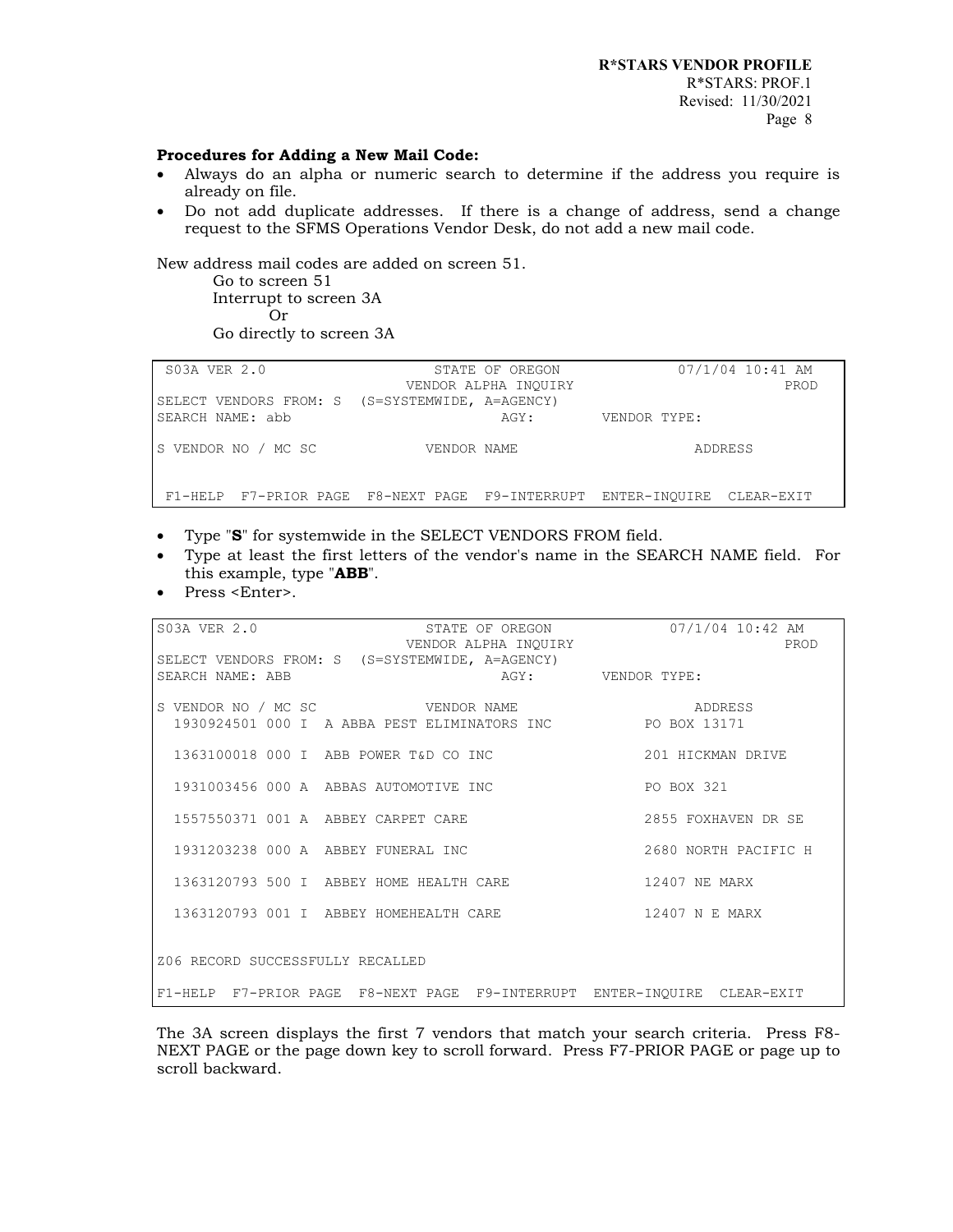By scrolling through the records (F5) you can determine if the payment address you need has previously been entered on the system. If you find the vendor name and address that you need, then do not add a new mail code.

## **To do a numeric search on the vendor number:**

Go to screen 51

INTERRUPT to the 3N screen, Vendor Number Inquiry.

Type or copy the vendor number into the Vendor No field, press <enter>.

This screen will list the vendor number, mail code, status, vendor name as entered on screen 51, and the first line of the address for each mail code.

| S03N VER 2.0                                                              | STATE OF OREGON<br>VENDOR NUMBER INOUIRY | 07/1/04 10:43 AM<br>PROD |
|---------------------------------------------------------------------------|------------------------------------------|--------------------------|
| VENDOR NO: 1360698440 AGY:                                                |                                          |                          |
| S VENDOR NO /<br>MC.<br>SC                                                | VENDOR NAME                              | ADDRESS 1                |
| 1360698440<br>000                                                         | A ABBOTT LABORATORIES                    | ROSS LABORATORIES DI     |
| 1360698440<br>001<br>$\mathbb{A}$                                         | ABBOTT LABORATORIES                      | P O BOX 100997           |
| 1360698440<br>002<br>$\top$                                               | ABBOTT LABORATORIES                      | PO BOX 92679             |
| 1360698440<br>500<br>$\mathsf{A}$                                         | ROSS LABORATORIES                        | ONE ABBOTT PARK RD       |
| 1360698440<br>501<br>$\mathbb A$                                          | ROSS LABORATORIES                        | DEPT L-281               |
| 1360698440<br>502<br>$\mathsf{A}$                                         | ROSS PRODUCTS DIVISION                   | DEPT L-1120              |
| 503<br>1360698440<br>$\mathbb{A}$                                         | ROSS LABORATORIES                        | PO BOX 16651             |
| 1360698440<br>504<br>A                                                    | ABBOTT LABORATORIES                      | PO BOX 100997            |
| 505<br>1360698440<br>$\mathsf{A}$                                         | ROSS LABS/ABBOTT                         | BLDG AP30 DEPT 241       |
| 1360698440<br>506<br>$\mathsf{A}$                                         | ROSS LABORATORIES                        | 1033 KINGSMILL PARKW     |
| 1360698440<br>507<br>A                                                    | ABBOTT LABORATORIES                      | ONE ABBOTT PARK ROAD     |
| 1360698440<br>508<br>A                                                    | ABBOTT LABORATORIES                      | PRICING DEPARTMENT 9     |
| 1360698440<br>511<br>T.                                                   | ABBOTT LABORATORIES                      | PO BOX 92679             |
| 1360698440<br>512<br>$\mathsf{A}$                                         | ROSS LABORATORIES                        | EDUCATIONAL SERVICES     |
| 1360698440<br>513<br>$\mathsf{A}$                                         | ABBOTT LABORATORIES INC                  | REF NO 000063364         |
| Z06 RECORD SUCCESSFULLY RECALLED                                          |                                          |                          |
|                                                                           |                                          |                          |
| EL HELD E7 DIOD DACE, E9 MEVT DACE, E0 IMTEDDHET EMTED IMOHDE, CLEAD EVIT |                                          |                          |

If the address that you need is not on the vendor profile

Interrupt back to Screen 51

Type the vendor number into the vendor number field

Press <enter> to retrieve the vendor information

For this example, type vendor number 1360698440 <enter> to recall the first mail code for ABBOTT LABORATORIES. The first record is always mail code of "000". Press F5- NEXT to scroll to the next record.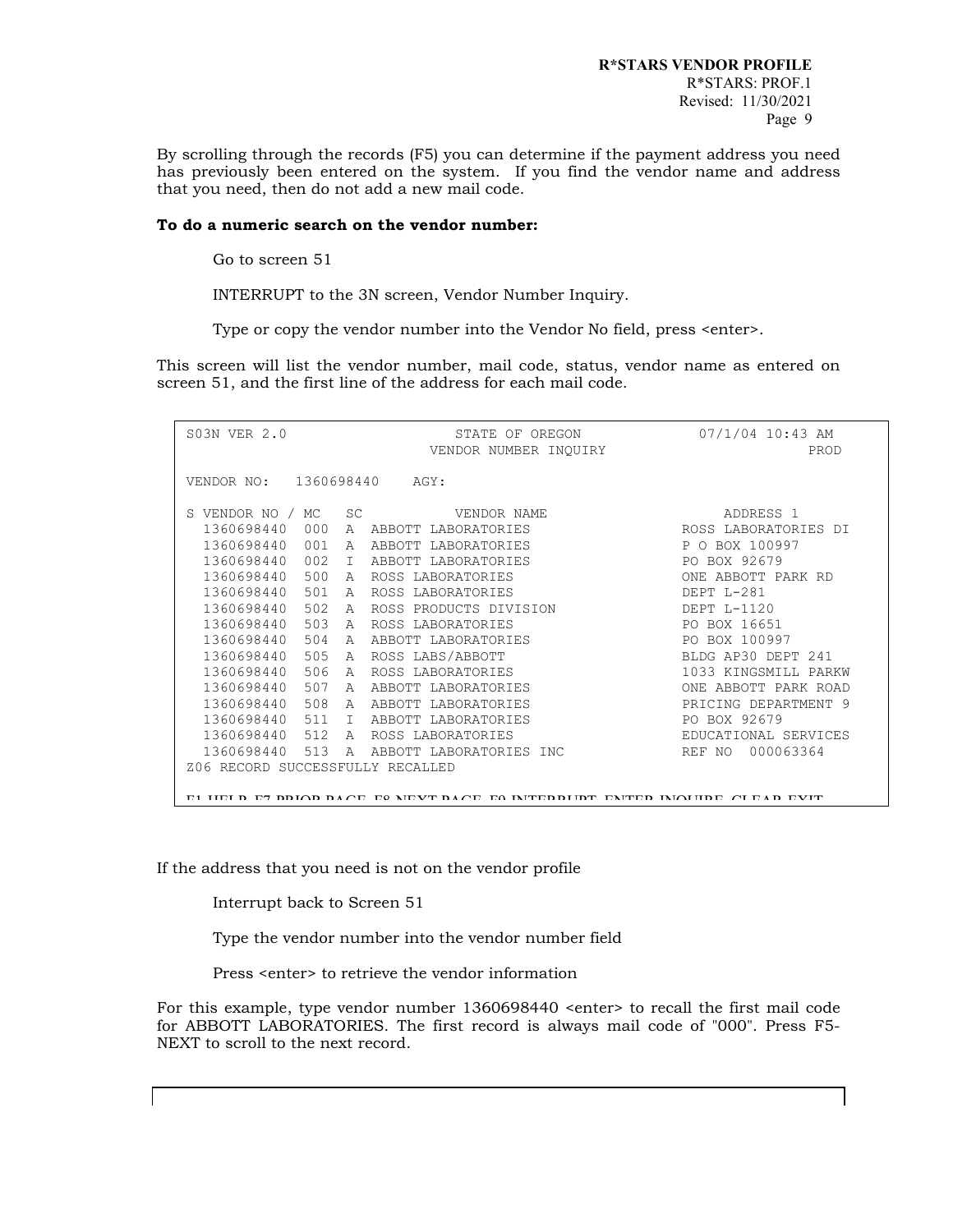**R\*STARS VENDOR PROFILE** R\*STARS: PROF.1 Revised: 11/30/2021 Page 10

S051 VER 2.0 STATE OF OREGON 07/1/04 10:44 AM LINK TO: VENDOR MAIL CODE PROFILE PROD VENDOR NO: 1360698440 ABBOTT LABORATORIES MAIL CODE: 000 NAME: ABBOTT LABORATORIES SEARCH NAMES: ABBOTT LABORATORIES ROSS 43216 ROSS LABORATORIES ABBOT 43216 ADDRESS: ROSS LABORATORIES DIV TAX DEPARTMENT 625 CLEVELAND AVE CITY: COLUMBUS ST: OH ZIP: 43216<br>
COUNTRY: REGION: TAX RATE:<br>
E REASON: CONV OWNERSHIP CODE: O LICENSE: COUNTRY: REGION: TAX RATE: UPDATE REASON: CONV OWNERSHIP CODE: O LICENSE: VENDOR CONTACT: THE SERVICE OF STRING SERVICE SERVICE SERVICE SERVICE SERVICE SERVICE SERVICE SERVICE SERVICE S TELEPHONE: 614 227 3333 EXT: ALT VEND NAME: V LTR DATE: PDT: MA EMAIL: PNI: AGY: 000 CONTACT: CONVERTED FROM EAS PHONE: 503 373 1044 DIR DEP DATE: HOLD REASON CODE: STATUS CODE: A EFF START DATE: 04141994 EFF END DATE: LAST PROC DATE: 07021996 Z26 RECORD NOT FOUND - NEXT RECORD RECALLED F1-HELP F3-DEL F5-NXT F6-52 F9-INT F10-SAVE F11-SAVE/CLR ENTER-INQ CLEAR-EXT

By using the F5 key on the 51 screen, you can scroll through the existing mail codes. The system will display the mail codes in numerical order. After the last mail code for the vendor has been recalled, the system will retrieve the first mail code of the next vendor. Be sure to watch the mail code number until the next VENDOR NO is displayed or the mail code reaches 500.

When you add mail codes in R\*STARS, use the next consecutive mail code within the "001-499" range. Mail codes within the range "500-699" are mail codes that can only be added from ADPICS.

If the address that you need is already on file, you do not need to add a new mail code. R\*STARS users can use any mail code listed.

Abbott Laboratories has mail codes "000", "001", and "002". To add another payment address, use the next sequential mail code, "003".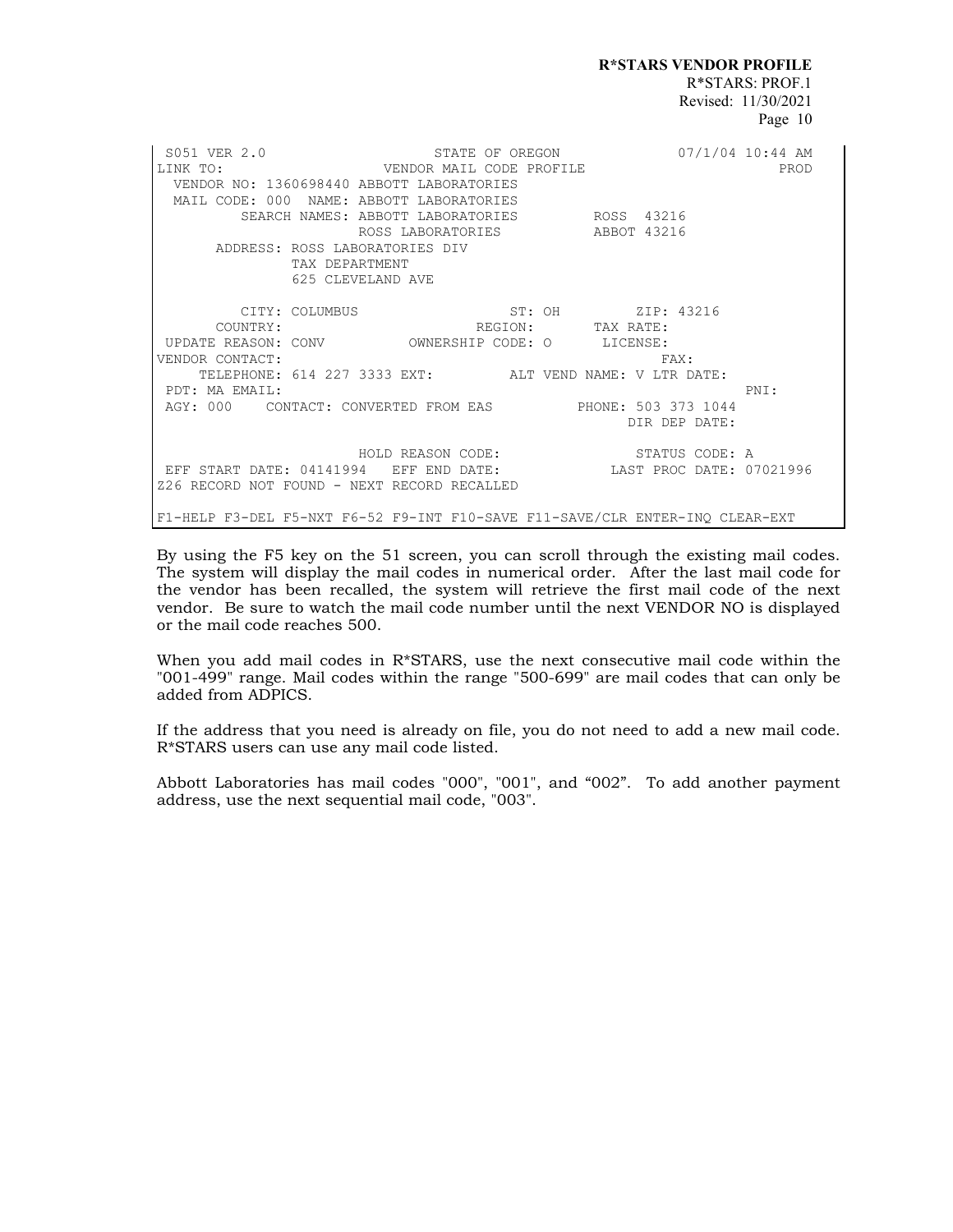SO51 VER 2.0 STATE OF OREGON 07/1/04 10:45 AM LINK TO: VENDOR MAIL CODE PROFILE VENDOR MAIL CODE PROFILE VENDOR NO: MAIL CODE: NAME: SEARCH NAMES: ADDRESS: CITY: ST: ZIP: COUNTRY: REGION: TAX RATE: UPDATE REASON: OWNERSHIP CODE: LICENSE: VENDOR CONTACT: FAX: EXT: ALT VEND NAME: LTR DATE: PDT: EMAIL: PNI: Y AGY: CONTACT: PHONE: DIR DEP DATE: HOLD REASON CODE: STATUS CODE: R EFF START DATE: 10212002 EFF END DATE: LAST PROC DATE: F1-HELP F3-DEL F5-NXT F6-52 F9-INT F10-SAVE F11-SAVE/CLR ENTER-INQ CLEAR-EXT

If you need to add a new mail code, you can either

• retrieve a current mail code for the vendor, type in the next consecutive mail code number, all address, phone, contact changes, and change the status code to 'R', press F10 to save

or

• recall a blank 51 screen and type in all of the vendor information, press F10 to save.

The system displays a message at the bottom of the screen, "RECORD SUCCESSFULLY ADDED".

## **NOTE:**

Name and address standards are discussed in further detail below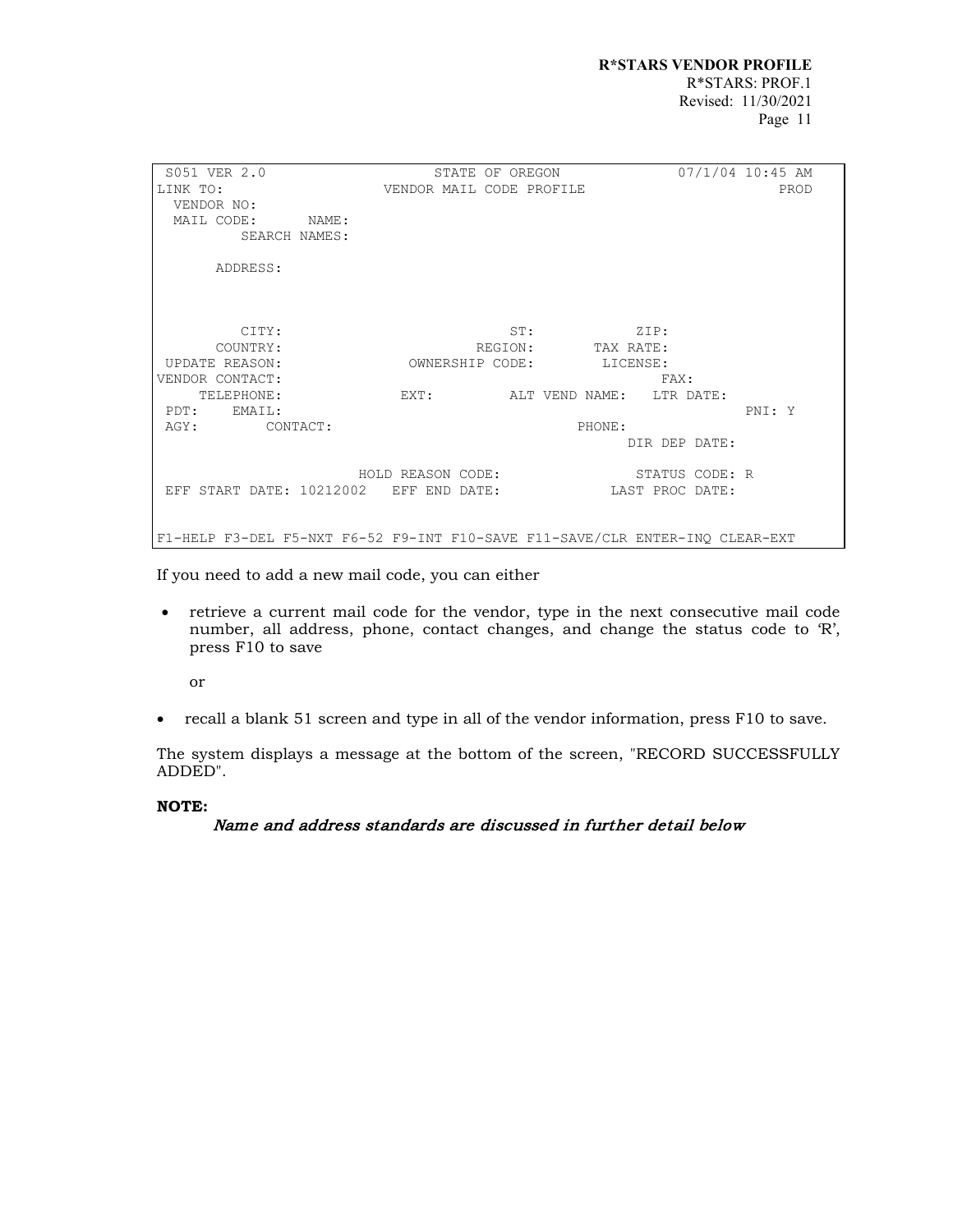#### **SEARCH NAMES / ALTERNATE VENDOR NAMES**

Search names (R\*STARS) are provided for cross reference purposes to help find a vendor by alphabetic search when the exact name entered in the system may not be known. The vendor name is automatically inserted as the first search name. In R\*STARS there are three user definable search name fields.

The following conventions have been adopted for creating search names and alternate vendor names:

**PERSONS** - In the fourth search name field, enter the following format required by the IRS for 1099 electronic reporting.

LASTNAMEcommaFIRSTNAMEcommaMIDDLENAMEORINITIAL Both commas are required even if no middle name or initial is used, no spaces or other punctuation marks are permitted. The last name must have at least 1 and not more than 13 characters, the first name may have up to 10 characters, the middle name up to 7.

**ORGANIZATIONS** - The second search name field will contain the first five characters of the organization name (including spaces), a space, and the zip code (i.e., for Pitney Bowes, Pitne xxxxx) . The third and fourth search name fields may include another name or set of initials which may facilitate finding the vendor on any alphabetic search (i.e., IBM for International Business Machines, UPS for United Parcel Service, etc.).

**SOLE PROPRIETORSHIPS** - These entities are a sort of cross between persons and organizations. Because the proprietor is the person responsible for paying taxes, the vendor name and the last search name are entered as for a PERSON. The business name is entered in the second search name field as for an organization. The business name is also entered in the third search name field and as the first line in the address field.

**PARTNERSHIPS** - Enter the business name in the second search name field as for an organization. In addition two partners names (if known) are entered in the third and fourth search name fields as for a PERSON.

**GOVERNMENT AGENCIES and POLITICAL SUBDIVISIONS** - There are a number of special codes pertaining to these entities that are entered in place of certain search names. For further details see the instructions on the next page for entering these special records.

**LIENS, LEVIES, GARNISHMENTS, AND ASSESSMENTS** - Mail codes for payees receiving monies diverted by these orders must also contain a search name for the vendor named on the related 52 screen. See PROF.4 for more information.

**POST OFFICES and POSTMASTERS** - Enter US PO, space, zip code in the fourth search name field.

**OREGON UNIVERSITY SYSTEM** – Enter the university acronym in a search field. If possible, include the department in a search field.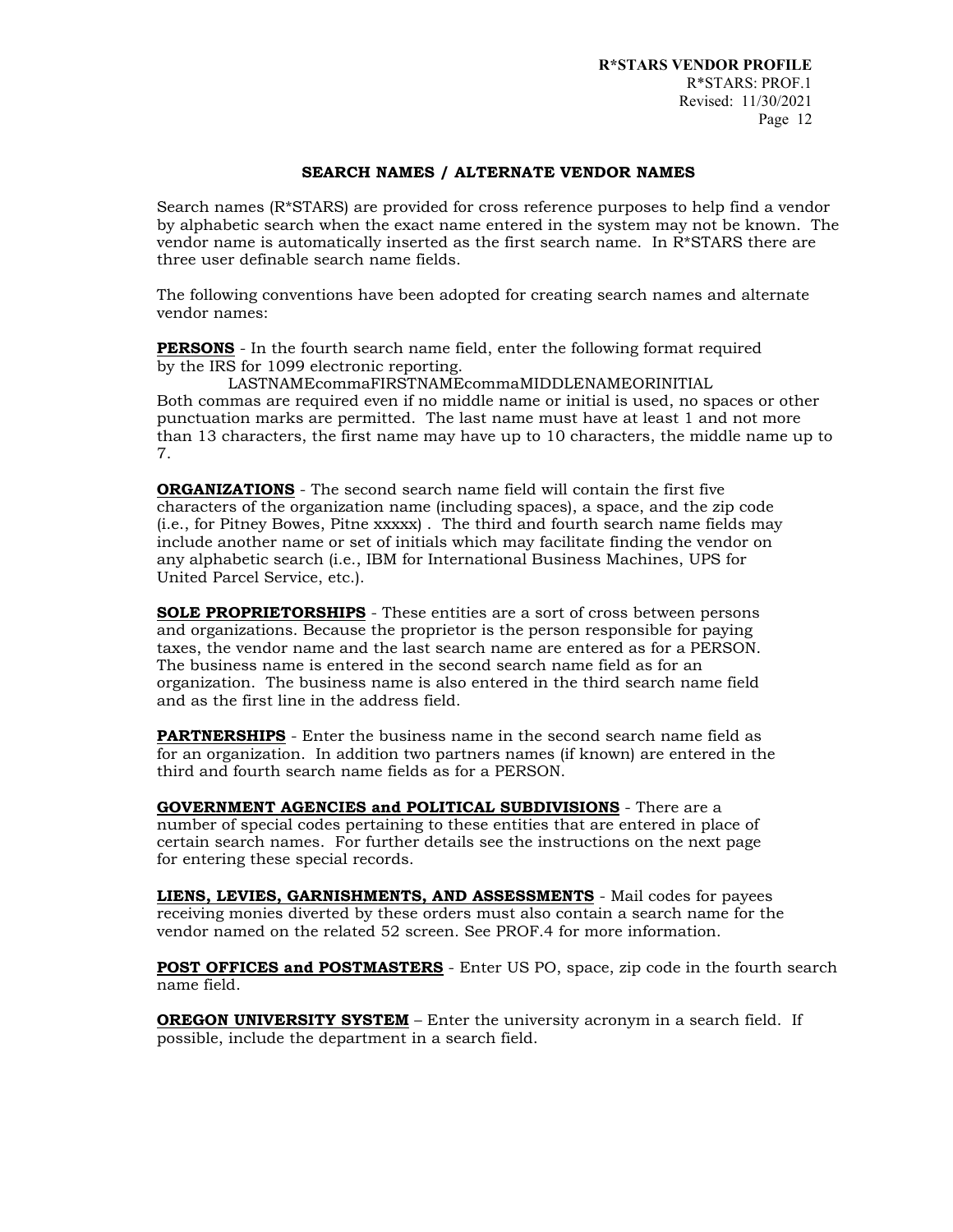## **SEARCH NAMES / ALTERNATE VENDOR NAMES for OREGON STATE GOVERNMENT AGENCIES and POLITICAL SUBDIVISIONS**

Oregon state government agencies and political subdivisions are generally entered only in R\*STARS, although certain entities (i.e. water districts) are also entered in ADPICS to facilitate routine payments such as utility bills. Certain conventions have been adopted with respect to vendor names and search names in these records to assure consistency of format and completeness of information.

**POLITICAL SUBDIVISIONS -** Political subdivisions are counties, cities, and special districts that either have taxing authority or receive tax distributions from the state. Vendor names for counties and cities will begin with "COUNTY OF" or "CITY OF" respectively on the 52 screen record and the 001 mail code 51 screen record. Vendor names for all Oregon school districts will begin with the name of the related county (i.e. "MARION CO SCH DIST 24J") in the 52 screen record and the 000 mail code 51 screen record. Additional 51 screen mail codes may contain other appropriate vendor names and addresses.

Each political subdivision is assigned a political subdivision (PSD) number. This number, with the prefix "PSD", will become the second search name (the first enterable search name) in every record for that vendor (i.e., for Marion County School District 24J, "PSD240340"). Each PSD number is composed of three pairs of digits. The first pair indicates the county in which the subdivision is found (i.e. "24xxxx" is in Marion County). The second pair indicates what type of subdivision is represented (i.e. "xx03xx" is a school district). The final pair of digits is a sequence number to differentiate similar subdivisions in the same county.

Contact SFMS Vendor desk for the correct political subdivision number (PSD) to be included when adding a new political subdivision vendor. A list of the types of political subdivisions has been included.

Cities and counties have special codes on the 001 mail code 51 screen record. The prefix "CCC" plus the assigned city/county code will be entered in the third search name field (i.e., for Salem, "CCC2470"). The prefix "OLCC" plus the assigned Oregon Liquor Control Commission numbers will be entered in the fourth search name field (i.e., for Woodburn, "OLCC2473").

Many political subdivisions also participate in the Local Government Investment Pool. These vendors will have their account numbers entered with the prefix "LGIP" in the LICENSE field of the 001 mail code 51 screen record (i.e., for Marion County, "LGIP04007") and the value 0.0 in the TAX RATE field.

**OREGON STATE GOVERNMENT AGENCIES** - Oregon state government agencies are assigned numbers for identification in interagency transactions. Vendor records for state agencies will include the appropriate agency number with the prefix "AGY" in the fourth search name field (i.e., for DAS, "AGY107"). Records for agencies whose status has changed will contain the obsolete agency number with the prefix "OBAGY" in the fourth search name field (i.e., for Department of General Services, "OBAGY125").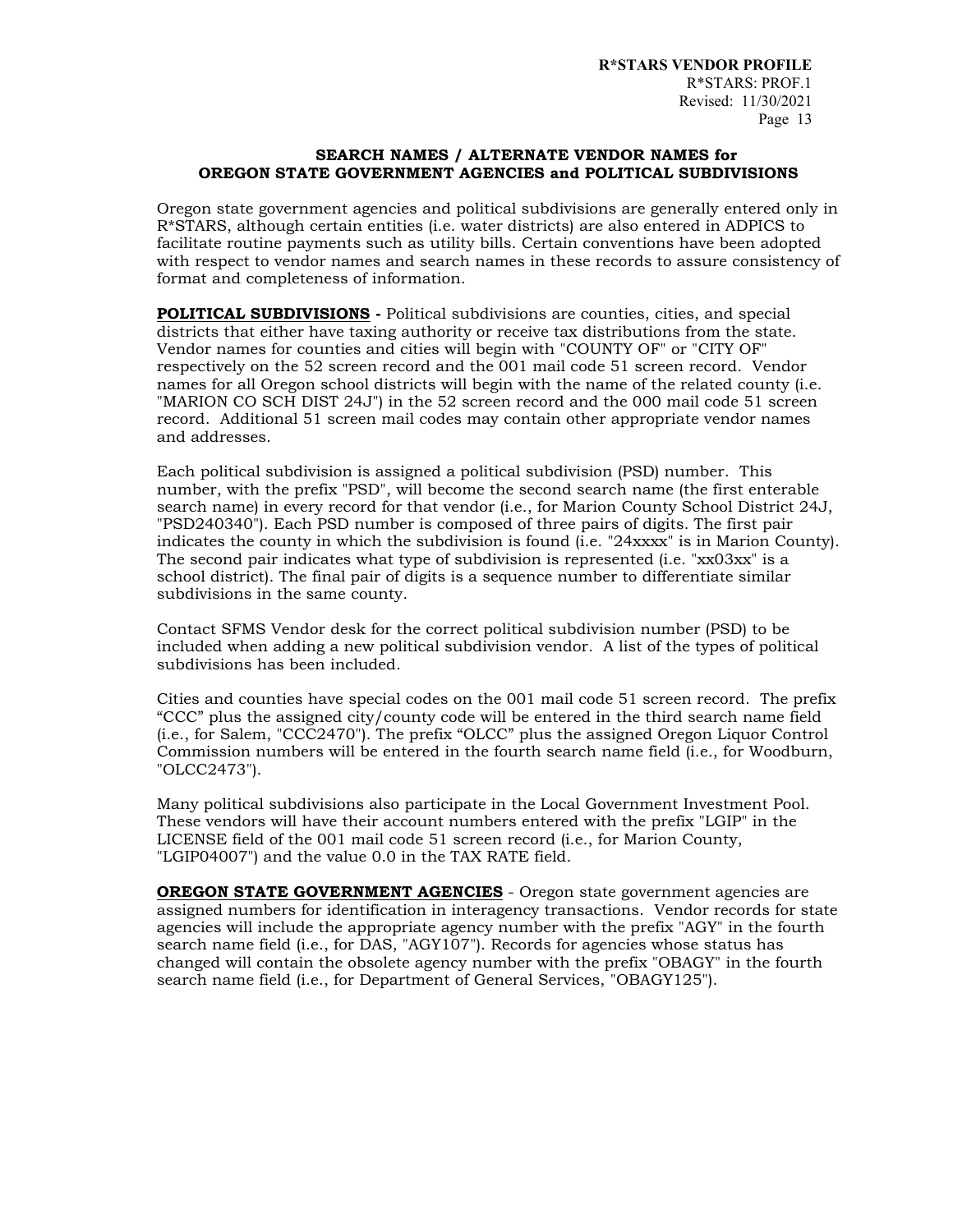#### **FOREIGN VENDOR ADDRESSES**

Foreign vendor numbers begin with a "2", followed by your agency number and any numbers you wish to create. Because foreign vendor numbers are not specific to the vendor, always do an alpha search on  $R^*STARS$  before adding the vendor. When assigning a new foreign vendor number, check  $R^*STARS'$  52 screen for the next consecutive number for your agency. Since the vendor number is neither a Federal Employer Identification Number nor a Social Security Number, the FEI/SSN field in the R\*STARS 52 screen record will contain an "O" indicating an 'other' number type.

Entering the Address:

- 1. Enter the city, province and postal or zip code below the address.
- 2. Enter the country in the CITY field.
- 3. Enter "XX" in the ST field.
- 4. Enter "X"'s into the first part of the ZIP CODE field.
- 5. Type the country name into the COUNTRY field. Because this field will not print on the warrants, the country name is also typed in the city field.

Foreign vendors must return a form W-8 before activation. SFMS will determine which W-8 form is appropriate. If the W-8 form is returned with a valid U.S. tax identification number, the vendor profile will not have an end date. If the vendor does not have a valid U.S. tax identification number, an end-date will be added to the vendor 52 profile. All foreign vendors remain in inactive status until a payment is ready to be issued. Each payment to the vendor will be required to be evaluated for tax withholding and reporting before the vendor is activated for payment. Foreign vendors remain active through one nightly batch cycle only. Foreign vendors are inactivated the first business day following an activation request.

## **NAME CONTROL**

The following instructions from IRS define the name control function. The purpose of this field is to enable automated verification of taxpayer identification numbers.

*If determinable, enter the first four (4) characters of the surname of the person whose TIN is being reported in positions 15-23 of the "B" Record; otherwise, enter blanks. This is usually the payee. If the name that corresponds to the TIN is not included in the first or second payee name line and the correct name control is not provided, a backup withholding notice may be generated for the record. Surnames of less than four (4) characters should be left justified, filling the unused positions with blanks. Special characters and imbedded blanks should be removed. In the case of a business, other than a sole proprietorship, use the first four significant characters of the business name. Disregard the word "the" when it is the first word of the name, unless there are only two words in the name. A dash (-) and an ampersand (&) are the only acceptable special characters. Surname prefixes are considered part of the surname, e.g., for Van Elm, the name control would be VANE. When two last names are shown for an individual, derive the name control from the first last name.*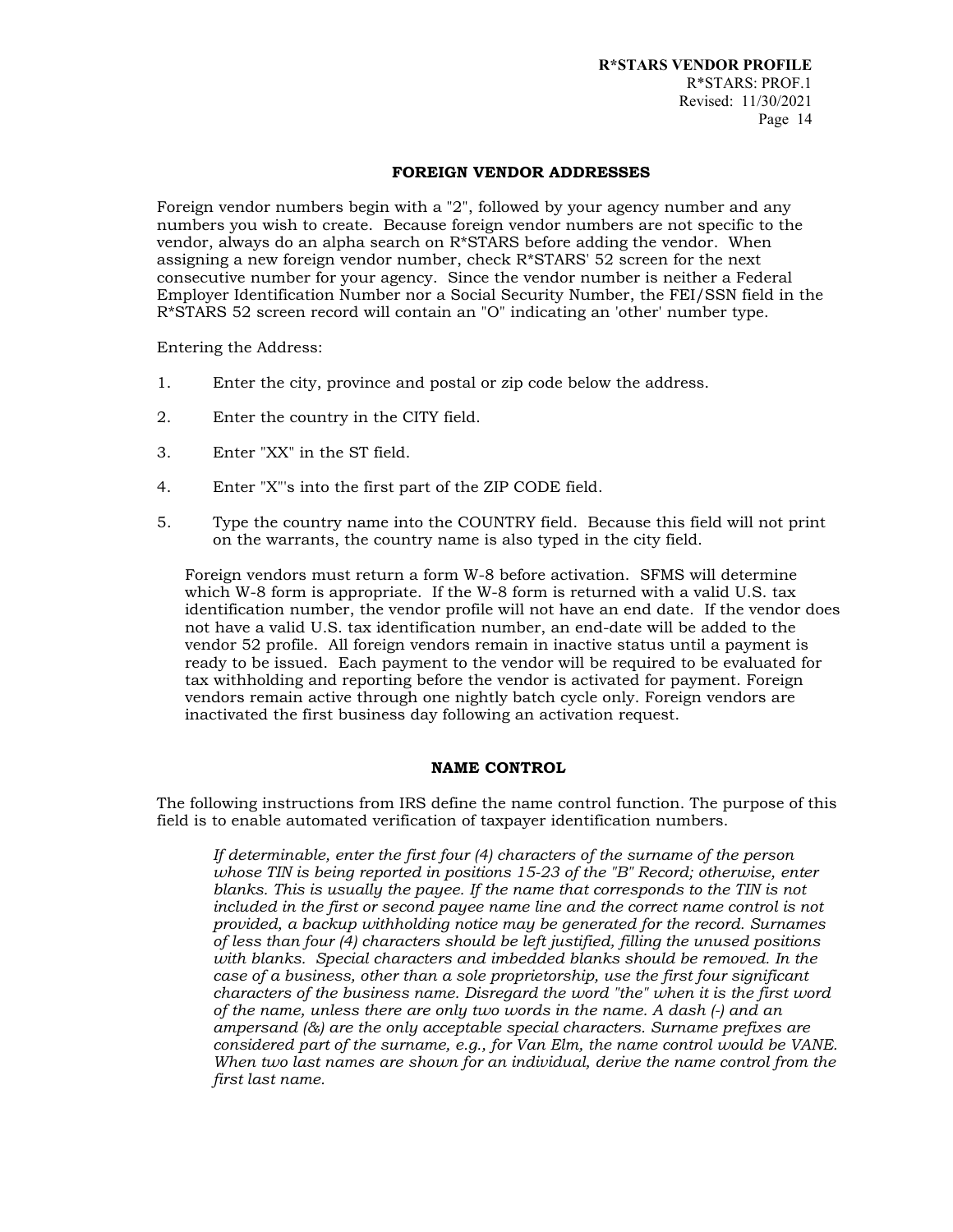#### **EMPLOYEES' OFFICE ADDRESSES**

Employee office addresses on mail code 000 may have a return to agency PDT value (begins with an "R"). This will allow warrants issued to employees to be returned to the initiating agency for distribution.

## LIENS, LEVIES, GARNISHMENTS, AND ASSESSMENTS

Mail codes 410-499 are reserved for mail codes resulting from compliance with one of these court orders. They will be input only with the approval of the SFMS Operations vendor staff and must contain the agency number and the name and telephone number of the individual entering the record. Records entered without this information will be deleted. See PROF.4 for more information

http://oregon.gov/DAS/Financial/Acctgsys/Documents/prof4.pdf

## **Standard Abbreviations**

States (Postal - 2 letter)

#### Canadian Provinces (2 letter)

#### US Possessions (2 letter)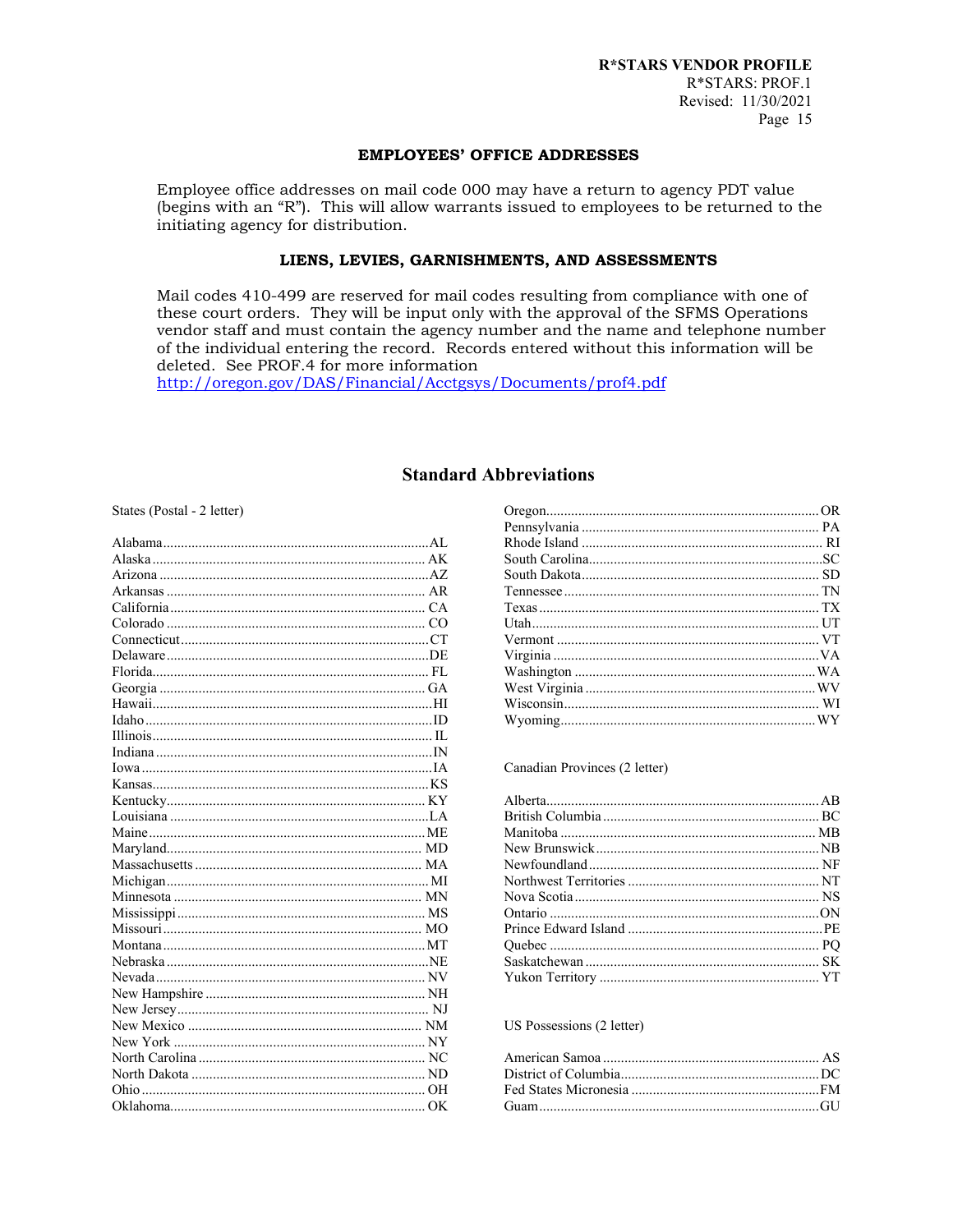# **R\*STARS VENDOR PROFILE**

R\*STARS: PROF.1 Revised: 11/30/2021 Page 16

Military (Postal - 2 letter)

## Secondary Address Indicator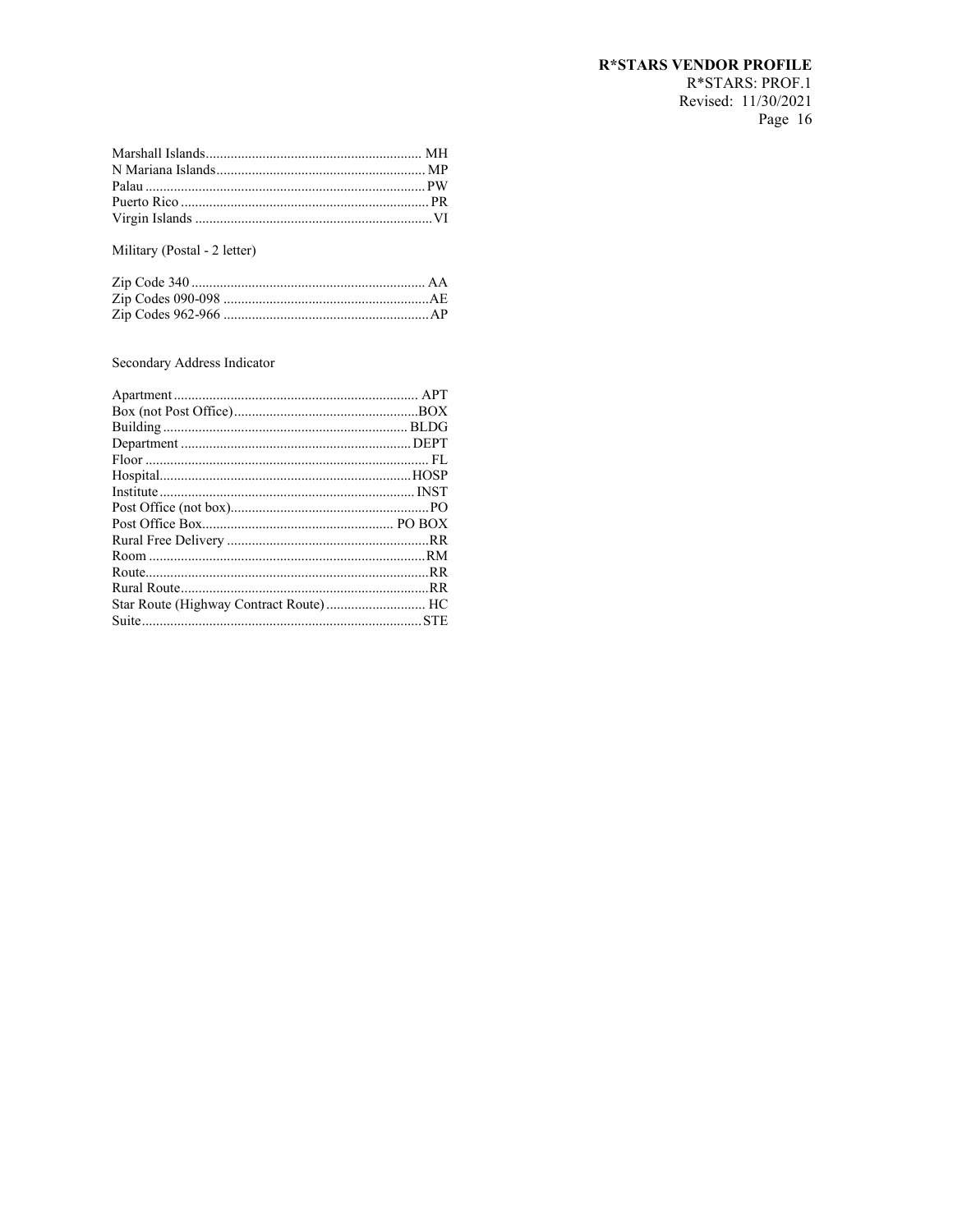#### Street Indicators